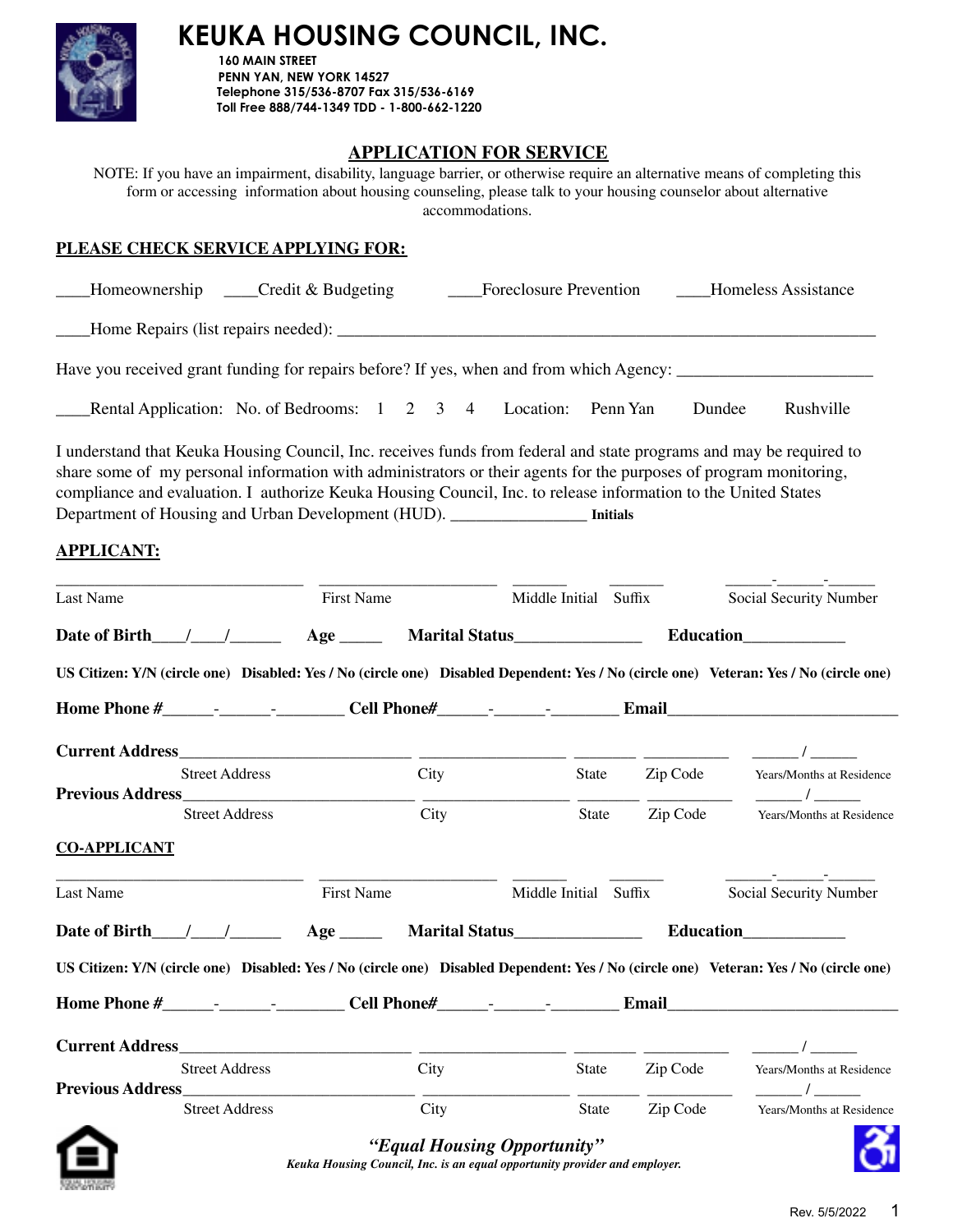| Do you currently:                                |                                                            |                                                                                                                                                                                                                                |     |
|--------------------------------------------------|------------------------------------------------------------|--------------------------------------------------------------------------------------------------------------------------------------------------------------------------------------------------------------------------------|-----|
|                                                  |                                                            | Rent Landlord Name Landlord Name Landlord Name Landlord Name Landlord Name Landlord Name Landlord Name Landlord Name Landlord Name Landlord Name Landlord Name Landlord Name Landlord Name Landlord Name Landlord Name Landlor |     |
|                                                  |                                                            | Do you have a Section 8 Voucher? Yes / No (circle one) If no, have you applied? Yes / No (circle one)                                                                                                                          |     |
|                                                  |                                                            |                                                                                                                                                                                                                                |     |
|                                                  |                                                            |                                                                                                                                                                                                                                |     |
|                                                  |                                                            | Mortgage: Yes / No (circle one) If yes, is mortgage current? Yes / No (circle one)                                                                                                                                             |     |
|                                                  |                                                            |                                                                                                                                                                                                                                |     |
|                                                  |                                                            |                                                                                                                                                                                                                                |     |
| <b>Other</b> (lives with relative, etc.) _______ |                                                            |                                                                                                                                                                                                                                |     |
|                                                  | <b>Household Composition (list all household members)</b>  |                                                                                                                                                                                                                                |     |
| <b>Name</b>                                      | Age                                                        | <b>Name</b>                                                                                                                                                                                                                    | Age |
|                                                  |                                                            |                                                                                                                                                                                                                                |     |
|                                                  |                                                            |                                                                                                                                                                                                                                |     |
|                                                  |                                                            |                                                                                                                                                                                                                                |     |
| <b>Income</b>                                    |                                                            |                                                                                                                                                                                                                                |     |
| <b>Employment - Applicant</b>                    |                                                            |                                                                                                                                                                                                                                |     |
| <b>Employer:</b><br><b>Name and Address</b>      |                                                            |                                                                                                                                                                                                                                |     |
|                                                  |                                                            |                                                                                                                                                                                                                                |     |
| <b>Gross Monthly Income:</b>                     |                                                            | Hourly Rate \$_____________ Hours Worked Per Week ____________ Overtime \$_________                                                                                                                                            |     |
| <b>Previous Employment:</b>                      |                                                            |                                                                                                                                                                                                                                |     |
|                                                  | (if current employment less than 2 years) Name and Address |                                                                                                                                                                                                                                |     |
| <u>Employment – Co-Applicant</u>                 |                                                            |                                                                                                                                                                                                                                |     |
| <b>Employer:</b>                                 |                                                            |                                                                                                                                                                                                                                |     |

| <b>Employer:</b>                        |                                              |                                          |                            |
|-----------------------------------------|----------------------------------------------|------------------------------------------|----------------------------|
| <b>Name and Address</b>                 |                                              |                                          |                            |
| Phone#<br>the company of the company of | <b>Position / Title</b>                      | <b>Start Date</b>                        | <b>Years in Profession</b> |
| <b>Gross Monthly Income:</b>            | Hourly Rate \$<br><b>Bonus/Commission \$</b> | <b>Hours Worked Per Week</b><br>Other \$ | Overtime \$                |
|                                         |                                              |                                          |                            |

| <b>Previous Employment:</b> |                          |  |                                                                   |                   |  |  |                            |
|-----------------------------|--------------------------|--|-------------------------------------------------------------------|-------------------|--|--|----------------------------|
|                             |                          |  | (if current employment less than 2 years) <b>Name and Address</b> |                   |  |  |                            |
| Phone#                      | $\overline{\phantom{a}}$ |  | <b>Position / Title</b>                                           | <b>Start Date</b> |  |  | <b>Years in Profession</b> |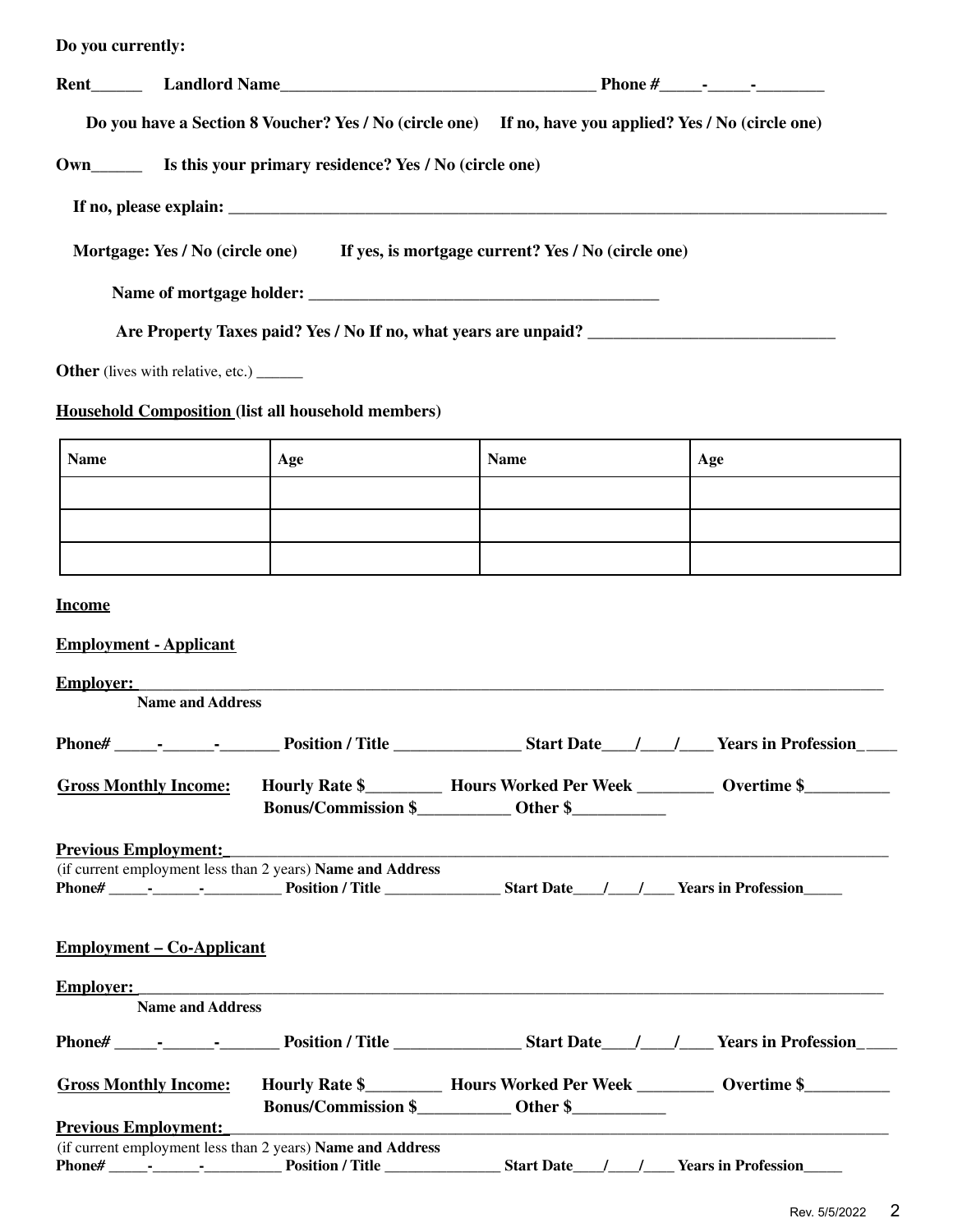#### Does the applicants currently receive benefits under one or more of the following programs (check all that apply):

- **\_\_\_\_\_Medicaid**
- **\_\_\_\_\_Supplemental Nutrition Assistance Program (SNAP) - \$ / MONTH**
- **\_\_\_\_\_HEAP - \$ / YEAR**

**\_\_\_\_\_Section 8 Housing Voucher/ or other housing subsidy - \$ / MONTH**

#### **LIST CURRENT INCOME FROM ALL SOURCES AND ALL PERSONS LIVING IN THE HOUSEHOLD:**

| <b>Source of Income</b>          | Amount - Per wk.,<br>bi-weekly, month, etc. | <b>Recipient Name</b> | <b>Office Use Only-Annual</b><br><b>Income</b> |
|----------------------------------|---------------------------------------------|-----------------------|------------------------------------------------|
| <b>Wages</b>                     |                                             |                       |                                                |
| <b>Wages</b>                     |                                             |                       |                                                |
| <b>Social Security/ SSI/ SSD</b> |                                             |                       |                                                |
| <b>Social Security/ SSI/ SSD</b> |                                             |                       |                                                |
| <b>Public Assistance</b>         |                                             |                       |                                                |
| <b>Unemployment Benefits</b>     |                                             |                       |                                                |
| <b>VA Benefits</b>               |                                             |                       |                                                |
| <b>Pension/Retirement</b>        |                                             |                       |                                                |
| <b>Alimony/ Child Support</b>    |                                             |                       |                                                |
| <b>Workers' Compensation</b>     |                                             |                       |                                                |
| <b>Rental Income</b>             |                                             |                       |                                                |
|                                  |                                             |                       |                                                |
| <b>Total Household Income \$</b> |                                             | <b>Monthly</b><br>\$  | <b>Annual</b>                                  |

#### **FOR OFFICE USE ONLY**

| Total from Asset Income (the greater of<br>  actual or calculated from next page) | <b>Total Annual Household Income From</b><br><b>Above</b> | <b>Total Annual Income From All Sources</b> |
|-----------------------------------------------------------------------------------|-----------------------------------------------------------|---------------------------------------------|
|                                                                                   |                                                           |                                             |
|                                                                                   | # in Household:                                           | $\%$ of AMI                                 |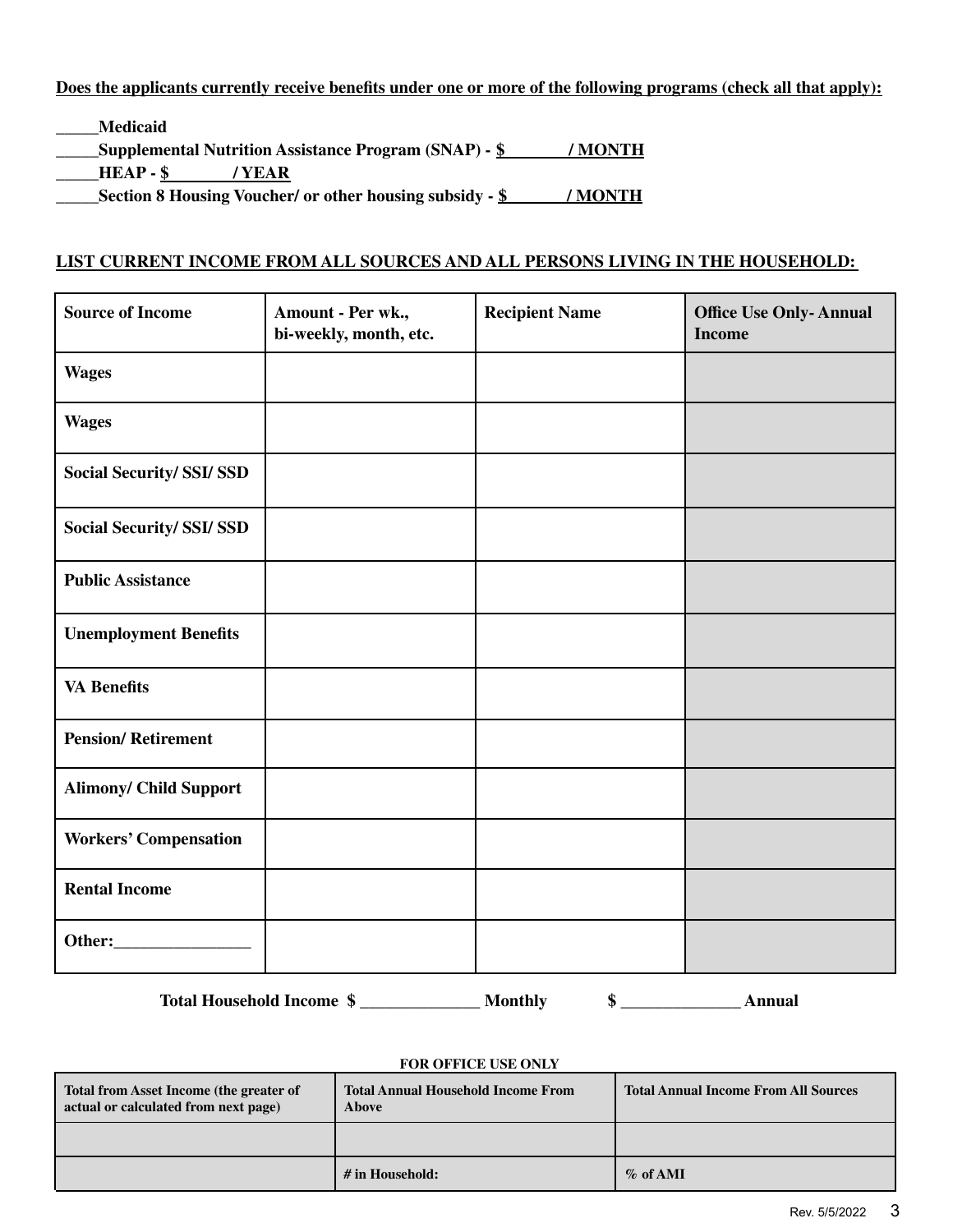**STATEMENT OF ASSETS:** Assets are cash or non-cash items that can be converted to cash.

Items such as checking accounts, savings accounts, stocks, bonds, life insurance with a cash value, equity in real properties (rental properties), IRAs, Pensions that can be withdrawn before retirement, lump sum receipts (such as capital gains, lottery winnings, insurance settlements) and person property held as an investment (gems, antique cars, jewelry, coin collections, etc.)

#### **LIST ANY INCOME FROM THESE ASSETS IN THE BELOW SECTION:**

| <b>Household Member</b> | <b>Asset Description</b> | <b>Current Cash Value</b> | <b>Annual Asset Income/</b><br><b>Interest</b> |
|-------------------------|--------------------------|---------------------------|------------------------------------------------|
|                         | <b>Checking Account</b>  |                           |                                                |
|                         | <b>Savings Account</b>   |                           |                                                |
|                         |                          |                           |                                                |
|                         |                          |                           |                                                |
|                         |                          |                           |                                                |
|                         |                          |                           |                                                |
| <b>Office Use Only</b>  |                          | <b>Total</b>              |                                                |

# **FOR OFFICE USE ONLY** IF CURRENT CASH VALUE IS GREATER THAT \$5,000.00, MULTIPLY BY \_\_\_\_\_\_\_\_\_ (PASSBOOK RATE) AND ENTER RESULT HERE, OTHERWISE LEAVE BLANK  $\frac{12}{2}$

#### **Liabilities:**

| <b>Name and Address of Company</b> | Monthly Payments & Months Left to<br>Pay | <b>Unpaid Balance</b> |
|------------------------------------|------------------------------------------|-----------------------|
|                                    | ۸D                                       | J                     |
|                                    | M<br>۱J                                  | Œ                     |
|                                    | m<br>Φ                                   | Œ                     |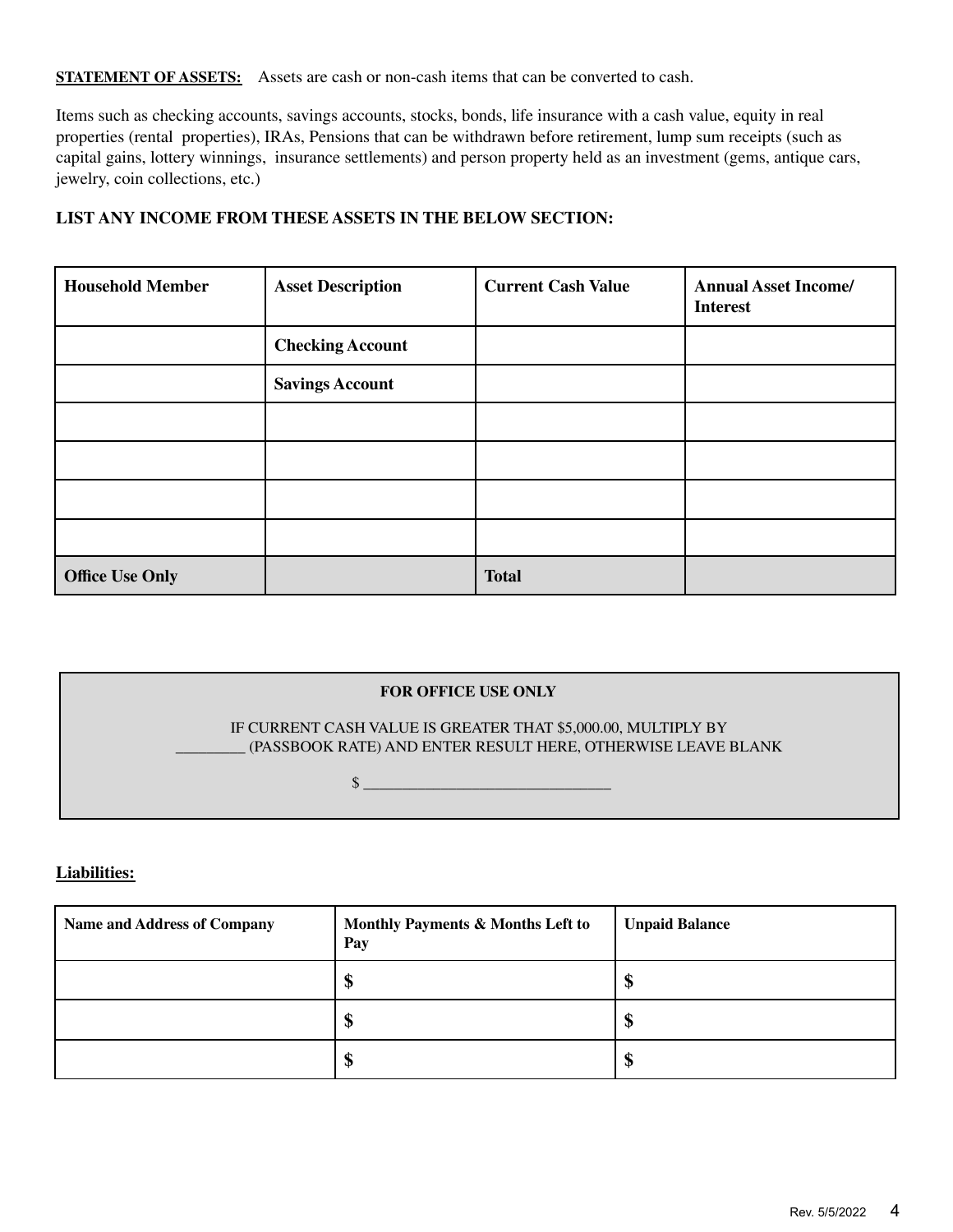#### **Budget:**

| <b>Expense</b>                                                    | <b>Monthly</b><br>Amount | <b>Expense</b>                                                      | <b>Monthly</b><br>Amount | <b>Expense</b>                                                                    | <b>Monthly</b><br>Amount |
|-------------------------------------------------------------------|--------------------------|---------------------------------------------------------------------|--------------------------|-----------------------------------------------------------------------------------|--------------------------|
| <b>Rent or Mortgage</b>                                           |                          | <b>Cable TV/Internet</b>                                            |                          | Transportation (bus, taxi,<br>trains, etc.)                                       |                          |
| <b>Property Taxes</b>                                             |                          | <b>Health Insurance &amp; Life Insurance</b>                        |                          | Food                                                                              |                          |
| <b>Homeowners'/Renters'</b><br><b>Insurance</b>                   |                          | Medical (doctor, dentist, eyeglasses,<br>medication, etc.)          |                          | <b>Clothing</b>                                                                   |                          |
| <b>Home Repair/Maintenance</b><br>(appliances, paint, yard, etc.) |                          | Child Support/ Alimony (Paid Out)                                   |                          | Personal (beauty shop,<br>barber, liquor, cigarettes,<br>newspapers, etc.)        |                          |
| Heat (Propane, Oil)                                               |                          | <b>Child Care</b>                                                   |                          | Recreation (dining, movies,<br>sports, entertainment,<br>vacation, hobbies, etc.) |                          |
| Electricity                                                       |                          | Education (tuition, books, supplies,<br>fees, school lunches, etc.) |                          | Gifts (Holidays, Birthdays,<br>Charity, Church, etc,)                             |                          |
| <b>Water and/or Sewer</b>                                         |                          | <b>Auto Insurance</b>                                               |                          | Other                                                                             |                          |
| <b>Telephone/ Cell Phone</b>                                      |                          | Car (gas, tires, repairs, license,<br>$etc.$ )                      |                          | <b>Total Expenses:</b>                                                            |                          |

By signing below I/(we) hereby certify that the above income and asset statements are true and correct and I understand that I may be required to sign a release of information form to verify income and asset information reported on this application. I/(we) understand that I may need to sign authorization to order a merged credit report from an authorized credit reporting agency.

\_\_\_\_\_\_\_\_\_\_\_\_\_\_\_\_\_\_\_\_\_\_\_\_\_\_\_\_\_\_\_\_\_\_\_\_\_ \_\_\_\_\_\_\_\_\_\_ \_\_\_\_\_\_\_\_\_\_\_\_\_\_\_\_\_\_\_\_\_\_\_\_\_\_\_\_\_\_\_\_\_\_\_\_\_ \_\_\_\_\_\_\_\_\_\_

**Applicant's Signature Date Co-Applicant's Signature Date**

The following information is requested by the Federal Government for data related information and specific to dwellings, in order to monitor compliance with equal credit opportunity and fair housing laws. You are not required to furnish this information, but are encouraged to do so. The law provides that a Lender may neither discriminate on the basis of this information, nor on whether you choose to furnish it. However, if you choose not to furnish it under Federal regulations this Lender is required to note race and sex on the basis of visual observation surname. If you do not furnish the above information, please check the box below.

| <b>APPLICANT</b>                                  | <b>CO-APPLICANT</b>                                      |
|---------------------------------------------------|----------------------------------------------------------|
| [ ] I do not wish to furnish this information     | [ ] I do not wish to furnish this information            |
| <b>Race/ National Origin:</b>                     | <b>Race/National Origin:</b>                             |
| [ ] American Indian or Alaskan Native             | [ ] American Indian or Alaskan Native                    |
| [ ] Asian                                         | [ ] Asian                                                |
| [ ] Black or African American                     | [ ] Black or African American                            |
| [] Native Hawaiian or other Pacific Islander      | [] Native Hawaiian or other Pacific Islander             |
| [] White [] Other (Specify)                       | [ ] White [ ] Other (Specify)                            |
| <b>Ethnicity</b>                                  | <b>Ethnicity</b>                                         |
| [] Hispanic or Latino                             | [] Hispanic or Latino                                    |
| [] Not Hispanic or Latino                         | [ ] Not Hispanic or Latino                               |
| Sex: [ ] Male [ ] Female [ ] Other/Non-Conforming | <b>Sex:</b> [ ] Male [ ] Female [ ] Other/Non-Conforming |

We serve all clients regardless of income, race, color, religion/creed, sex, national origin, age, familial status, disability or sexual orientation. We administer our programs in conformity with local, state, and federal anti-discrimination laws, including the Federal Fair Housing Act (42USC 3600, et seq.)





*"Equal Housing Opportunity" Keuka Housing Council, Inc. is an equal opportunity provider and employer.*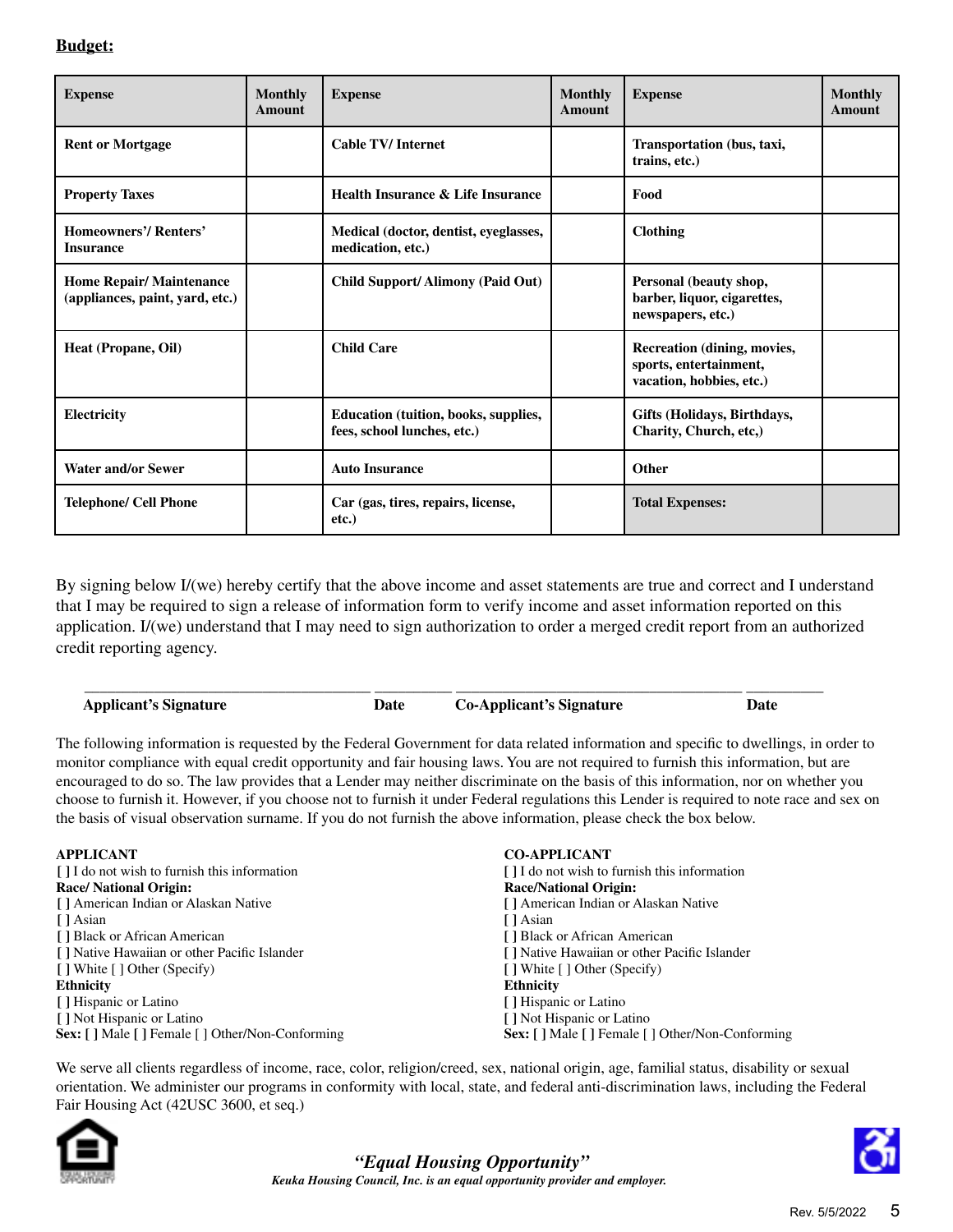

**160 MAIN STREET PENN YAN, NEW YORK 14527 Telephone 315/536-8707 Fax 315/536-6169 Toll Free 888/744-1349 TDD - 1-800-662-1220**

# **PRIVACY POLICY**

NOTE: If you have an impairment, disability, language barrier, or otherwise require an alternative means of completing this form or accessing information about housing counseling, please talk to your housing counselor about alternative accommodations. Keuka Housing Council, Inc. (KHC) is committed to ensuring the privacy of individuals and/or families who have contacted us for assistance. We realize that the concerns you bring to us are highly personal in nature. We assure you that all information shared both orally and in writing will be managed within legal and ethical considerations. Your "nonpublic personal information", such as your total debt information, income, living expenses and personal information concerning your financial circumstances will be provided to creditors, program monitors and other only with your authorization and signature on the Authorization to Release Information. We may also use anonymous aggregated case file information for the purpose of evaluating our services, gather valuable research information and designing future programs.

#### **What is nonpublic, personal information?**

• Information that identifies you such as your name, address, social security number, assets, and income. • Includes personal financial information such as credit history, income, employment history, financial assets, bank account information and financial debts.

#### **What personal information does KHC collect about you?**

- Information that was provided on application, forms, emails or verbally.
- Information about your transactions with us, our affiliates, or others.
- Information we receive from your creditors or employment references.
- Credit Reports.

#### **What categories of information do we disclose and to whom?**

We may disclose the following personal information to financial service providers (such as companies providing home mortgages), Federal, State, and nonprofit partners for program review, monitoring, auditing, research, and/or oversight purposes; and/or any other pre-authorized individual and/or organization. The types of information we disclose are as follows:

● Information you provide on applications/forms or other forms of communication. This information may include your name, address, Social Security Number, employer, occupation, account numbers, assets, expenses, and income. ● Information about your transactions with us, our affiliates, or others, such as your account balance, monthly payment, payment history, and method of payment.

- Information we receive from a consumer credit reporting agency; such as your credit bureau reports, your credit and payment history, your credit scores, and/or your credit worthiness.
- We do **NOT** sell or rent your personal information to outside entities.
- We may share anonymous, aggregate case file information; but this information may not be disclosed in a manner that would personally identify you in any way. This is done in order to evaluate our programs, gather valuable research information, and/or design future programs
- We may disclose personal information about you to this parties as permitted by law.

#### **How is your personal information secured?**

We restrict access to your nonpublic information to the KHC employees who need to know that information in order to perform their housing counseling duties. We maintain physical, electronic, and procedural safeguards that comply with federal regulations to guard your nonpublic information. We train our staff to safeguard client information and prevent unauthorized access, disclosure, or use.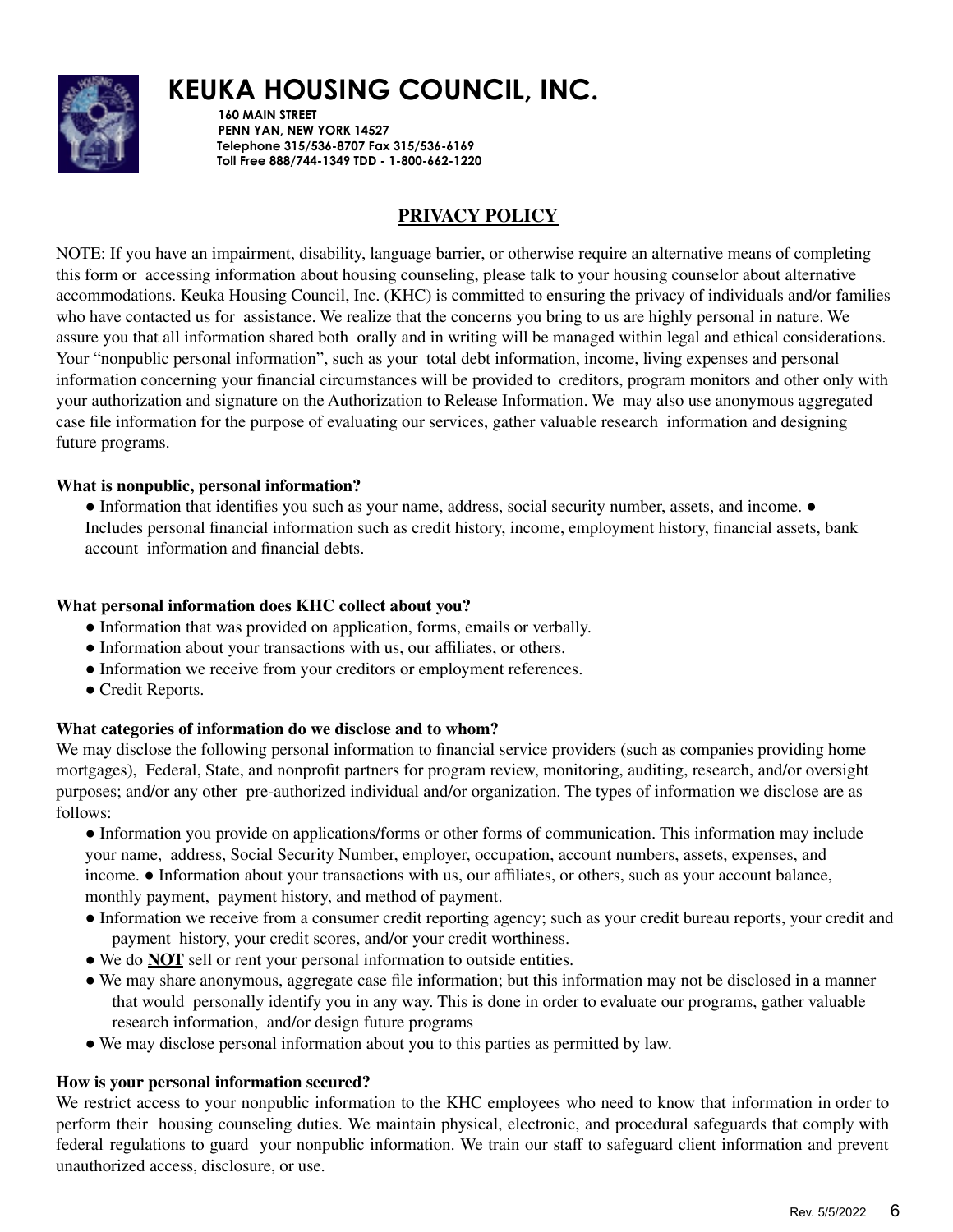During the course of your involvement in any of KHC's programs, you may receive relevant information regarding other services that our agency offers which include Rental Counseling, Homebuyer Education, Foreclosure Counseling, Credit and Budget Counseling, leasing of apartments owned by our Agency, and Homebuyer/ Homeowner Assistance which could include down payment assistance and or housing rehabilitation. Our Federal funding sources are the United States Department of Housing and Urban Development

(HUD) and the United States Department of Agriculture (USDA). Our State funding sources are the Office of Temporary and Disability Assistance (OTDA) and the NYS Division of Housing and Community Renewal. We also receive funding from The Nord Family Foundation (NORD) and the William G. McGowan Charitable Fund.

You are giving us permission to give personal information to others that we feel may help your housing situation. You understand that information gathered may be used for research, program or policy development and/or other legitimate purposes. You are under no obligation to receive any other services from KHC or our partners to receive housing counseling services.

You may also receive contact information from other institutions and/or agencies including human service agencies, lending organizations and others that may be of assistance regarding your specific situation. KHC has no financial standing in and will not benefit financially from your relationship with these organizations.

KHC and its employees are not attorneys and information that is given should not be taken as legal advice.

### **RELEASE: I hereby authorize Keuka Housing Council, Inc., to release nonpublic information it obtains about me** to my creditors and any third parties necessary to provide me with the services I requested. I acknowledge that I **have read, received and understand the above privacy policy.**

| Applicant Name (Print) | Date | Co-Applicant Name (Print) | Date |
|------------------------|------|---------------------------|------|
| Applicant Name (Sign)  | Date | Co-Applicant Name (Sign)  | Date |

#### **You may opt-out of certain disclosures**

- You have the opportunity to "opt-out" of disclosures of your nonpublic personal information to third parties (such as creditors), that is, direct to us not to make those disclosures.
- If you choose to "opt-out", we will not be able to answer questions from your creditors. If at any time, you wish to change your decision with regard to your "opt-out", you may do so by notifying us in writing.

#### OPT OUT: I request Keuka Housing Council, Inc., make no disclosures of my nonpublic personal information to third parties other than project partners and those permitted by law. By choosing this option, I understand that I may change my decision **any time by contacting Keuka Housing Council, Inc.**

| Applicant Name (Print) | Date | Co-Applicant Name (Print) | Date |
|------------------------|------|---------------------------|------|
| Applicant Name (Sign)  | Date | Co-Applicant Name (Sign)  | Date |



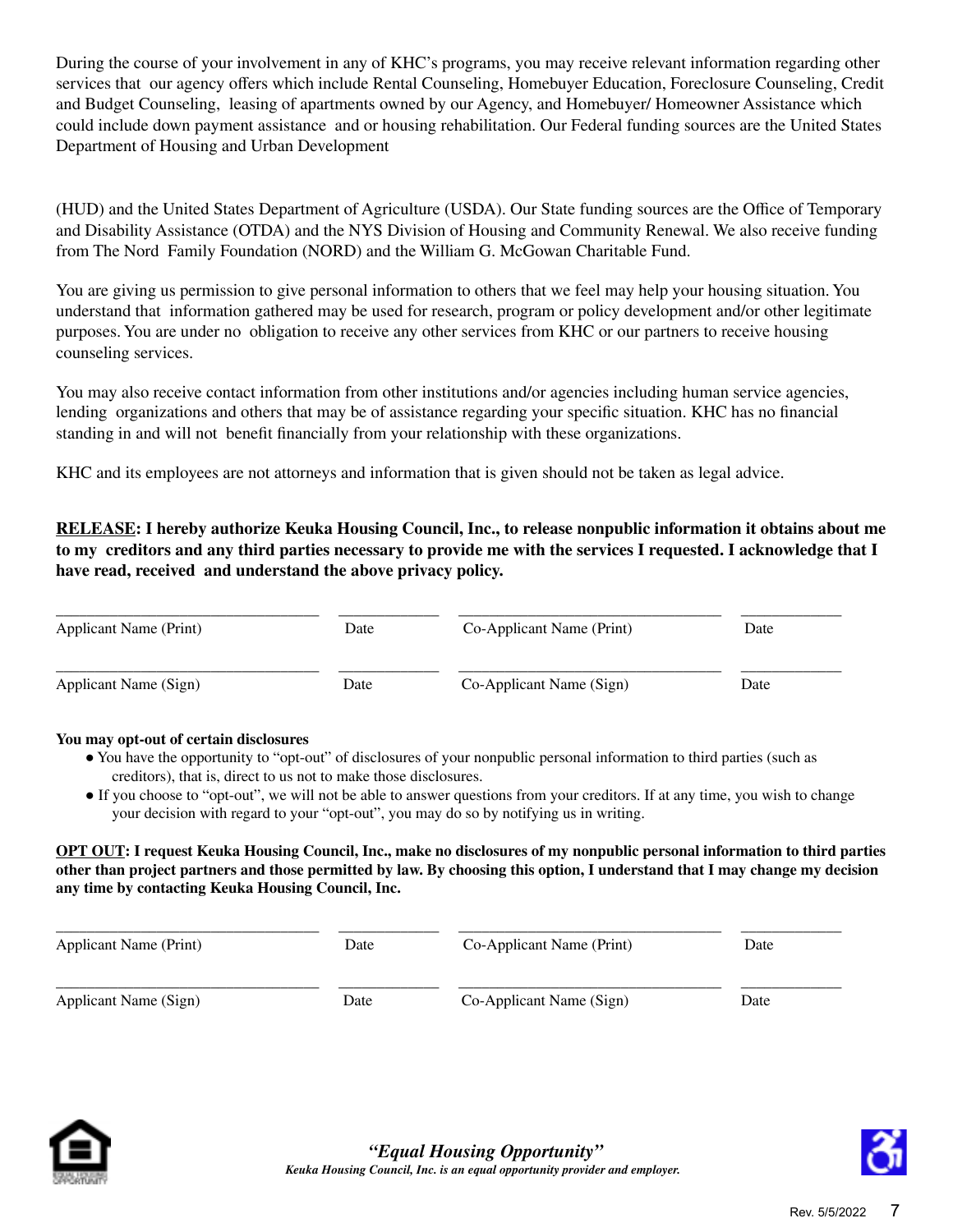

**160 MAIN STREET PENN YAN, NEW YORK 14527 Telephone 315/536-8707 Fax 315/536-6169 Toll Free 888/744-1349 TDD - 1-800-662-1220**

# **Keuka Housing Council Program Disclosure**

NOTE: If you have an impairment, disability, language barrier, or otherwise require an alternative means of completing this form or accessing information about housing counseling, please talk to your housing counselor about alternative accommodations.

**About Us and Program Purpose:** Keuka Housing Council, Inc., is a Not-For-Profit, HUD approved comprehensive housing counseling agency. We provide education workshops and a full spectrum of housing counseling services such as:

**-Homebuyer Education Workshops**: These workshops are offered in a group setting or individually online and explain the homebuying process. Fair housing is also explained in detail so the potential homeowner will be able to determine that he/she has been treated fairly. These workshops segue into the one on one pre-purchase counseling. The fee for an online individual workshop is \$99.00 and the fee for an on-site group workshop is \$75.00.

**-Pre-Purchase Counseling:** Detailed focus is on the whole homebuying process which includes budgeting, credit review, readiness and preparation to purchase, financing options, fair housing, importance of inspections and post purchase obligations such as maintenance, property taxes, and homeowners insurance. No fee.

**-Mortgage Delinquency and Default Resolution:** Assist the homeowner to determine the reason for delinquency and default, assist the homeowner in exploring and initiation of best mitigation options for the situation through budgeting and credit review, referrals provided to agencies for possible assistance outside our realm of expertise (for example Legal Assistance of Western NY for legal issues). No fee.

**-Non-Delinquency Post Purchase/ Home Improvement and Rehabilitation Counseling:** Reinforces the rights and responsibilities of the homeowner. Includes budget review to help homeowners determine what costs may be lessened, for example: refinancing for more favorable mortgage terms or possible energy assistance programs. Assist homeowners in developing a home maintenance plan and a disaster recovery plan. Assistance available in applying for loans/grants that may be available in our area to complete necessary home repairs. No fee.

**-Rental Counseling:** Determine affordability of the potential renter and provide housing search assistance. Provides information on fair housing, landlord/ tenant laws, lease terms, budgeting for rent payments, affordable housing lists. No fee.

**-Homelessness Assistance:** Assist homeless individuals or families in securing temporary or permanent housing. Referrals to agencies that provide homeless assistance (DSS), information for transitional housing, and other resources to address needs. No fee.

**-Financial Management and Budget Counseling:** Assists clients with budgeting, money management skills, and credit issues. This counseling service is designed to evaluate the client's unique financial situation and develop a personalized plan to meet the clients financial goals. No fee.

We serve all clients regardless of income, race, color, religion/creed, sex, national origin, age, familial status, **disability or sexual orientation. We administer our programs in conformity with local, state, and federal anti-discrimination laws, including the Federal Fair Housing Act (42USC 3600, et seq.).**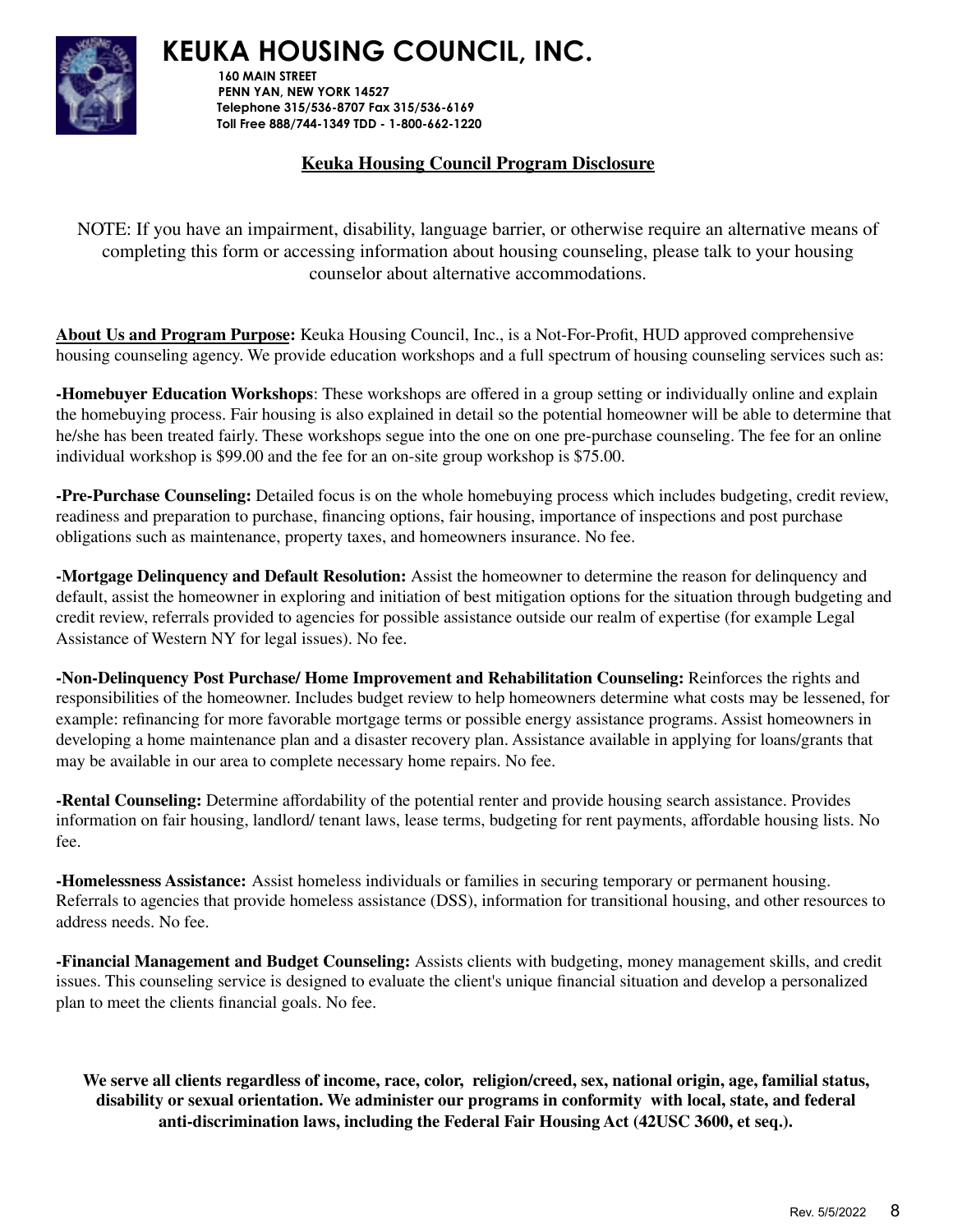As a housing counseling program participant, please affirm your roles and responsibilities along with the following **disclosures and initial, sign, and date the form on the following page.**

| <b>Counselor's Roles and Responsibilities</b>                                                                                                                                                                                                                                                                                                                                                                                                                                                                                                                                                                                         | <b>Client's Roles and Responsibilities</b>                                                                                                                                                                                                                                                                                                                                                                                                                                                                     |
|---------------------------------------------------------------------------------------------------------------------------------------------------------------------------------------------------------------------------------------------------------------------------------------------------------------------------------------------------------------------------------------------------------------------------------------------------------------------------------------------------------------------------------------------------------------------------------------------------------------------------------------|----------------------------------------------------------------------------------------------------------------------------------------------------------------------------------------------------------------------------------------------------------------------------------------------------------------------------------------------------------------------------------------------------------------------------------------------------------------------------------------------------------------|
| Reviewing your housing goal and your<br>finances; which include your income, debts,<br>assets, and credit history.<br>Preparing a Client Action Plan that lists the<br>$\bullet$<br>steps that you and your counselor will take in<br>order to achieve your housing goal.<br>Preparing a household budget that will help you<br>$\bullet$<br>manage your debt, expenses, and savings.<br>Your counselor is NOT responsible for<br>achieving your housing goals, but will provide<br>guidance and education in support of your<br>goal.<br>Neither your counselor or KHC employees,<br>agents, or directors may provide legal service. | Completing the steps assigned to you in your<br>Client Action Plan.<br>Providing accurate information about your<br>income, debts, expenses, credit, and<br>employment.<br>Attending meetings, returning calls, providing<br>requested paperwork in a timely manner.<br>Attending educational workshop(s), (i.e.<br>pre-purchase counseling workshop) as<br>recommended.<br>Retaining an attorney if seeking legal advice<br>and/or representation in matters such as<br>foreclosure or bankruptcy protection. |

|                 | Termination of Services: Failure to work cooperatively with your housing counselor and/or |
|-----------------|-------------------------------------------------------------------------------------------|
| <b>Initials</b> | KHC will result in the discontinuation of counseling services. This includes, but is not  |
|                 | limited to, missing three consecutive appointments.                                       |

**Agency conduct**: No Keuka Housing Council, Inc., employee, officer, director, contractor, volunteer, or agent shall undertake any action that might result in, or create the appearance of, administering counseling operations for personal or private gain, provide preferential treatment for any person or organization, or engage in conduct that will compromise our agency's compliance with federal regulations and our commitment to serving the best interests of our clients.

**Agency Relationships**: Keuka Housing Council Inc., has financial affiliation (funded by HUD) and professional affiliations (non-HUD funded) with USDA Rural Development, the State of New York, Yates County, Nord and McGowan Foundations, and other Federal Home Loan Banks. As a housing counseling program participant, you are not obligated to use the products and services of KHC or our industry partners. Renee Bloom, Executive Director, has a Real Estate License and cannot act as a Buyer's or Seller's agent for any person or family that receives counseling from KHC.

**Alternative Services, Programs, and Products & Client Freedom of Choic**e: Keuka Housing Council, Inc., has a First-Time Home Buyers Program developed with many grant opportunities. However, you are not obligated to participate in this or other KHC programs and services while you are receiving housing counseling from our agency. You may consider seeking alternative products and services from entities including the Federal Housing Administration (FHA) for first-time homebuyers loan programs or Lyons National Bank or Community Bank, for other first-time homebuyer programs. You are entitled to choose whatever real estate professional, lenders, and lending products that best meet your needs.

**Referrals and Community Resources:** You will be provided a community resource list which outlines the county and regional services available to meet a variety of needs, including utilities assistance, emergency shelter, transitional housing, food banks, and legal aid assistance. This list also includes alternative agencies that provide services programs or products identical to those offered by KHC and its exclusive partners and affiliates.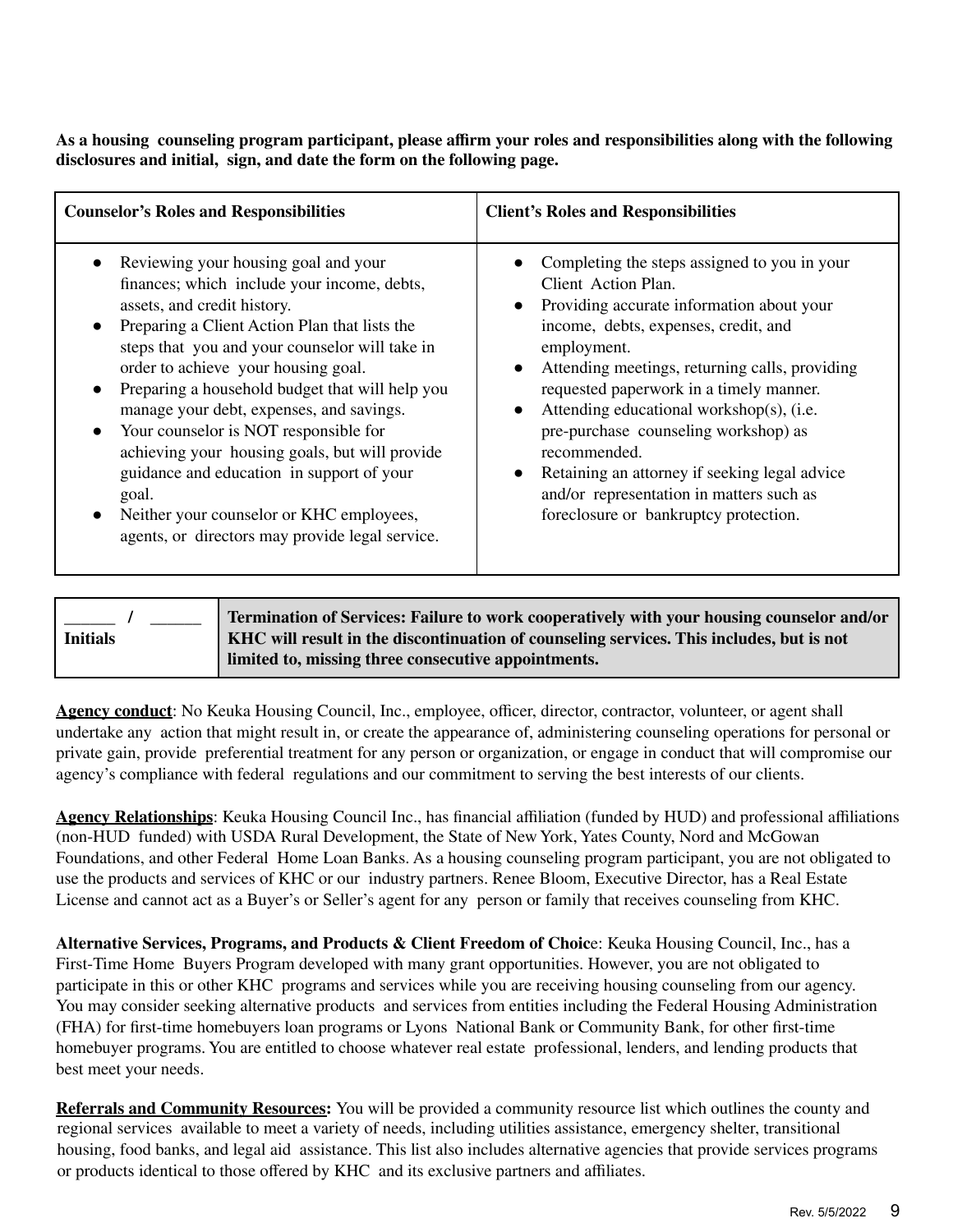**Privacy Policy**: I/we acknowledge that I/we received a copy of the KHC's Privacy Policy.

 $Initial \begin{array}{ccc} \hline \end{array}$  / \_\_\_\_\_\_\_\_

**Errors and Omissions and Disclaimer of Liability:** I/we agree Keuka Housing Council, Inc., its employees, agents and directors are not liable for any claims and causes of action arising from errors or omissions by such parties, or related to my participation in KHC Counseling; and I hereby release and waive all claims of action against KHC and its affiliates. I have this documents, understand that I have given up substantial rights by signing it, and have signed it freely and without inducement or assurance of any nature and intend it to be a complete and unconditional release of all liability to the greatest extent allowed by law. If any provision of this document is unenforceable, it shall be modified to the extend necessary to make the provision valid and binding, and the remainder of this document shall remain enforceable to the full extent allowable by law.

**Quality Assurance**: In order to assess client satisfaction and in compliance with grant funding requirements, KHC, or one of its partners, may contact you during or after completion of your housing counseling service. You may be requested to complete a survey asking you to evaluate your client experience. Your survey date may be confidentially shared with KHC grantors such as HUD.

I/we acknowledge that I/we received, reviewed, and agree to Keuka Housing Council, Inc.'s Program Disclosures.

| <b>Applicant Signature</b> | Date | <b>Counselor Signature</b> | Date |
|----------------------------|------|----------------------------|------|
| <b>Applicant Signature</b> | Date | <b>Counselor Signature</b> | Date |